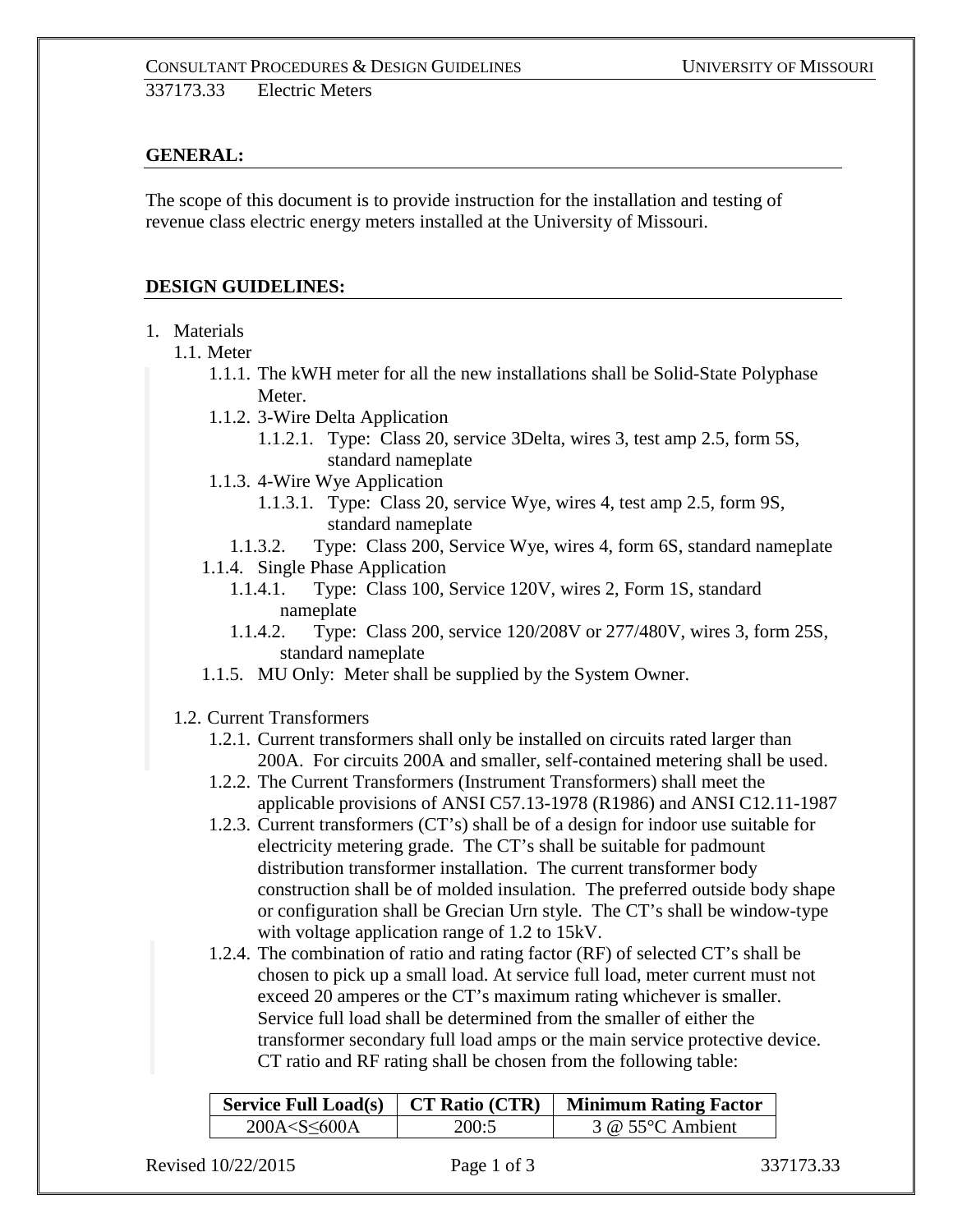### CONSULTANT PROCEDURES & DESIGN GUIDELINES UNIVERSITY OF MISSOURI

337173.33 Electric Meters

| $600A < S \leq 800A$                                                                              | 400:5  | 2 @ $55^{\circ}$ C Ambient   |
|---------------------------------------------------------------------------------------------------|--------|------------------------------|
| 800A <s<1200a< td=""><td>600:5</td><td>2 @ 55°C Ambient</td></s<1200a<>                           | 600:5  | 2 @ 55°C Ambient             |
| 1200A <s<1600a< td=""><td>800:5</td><td>2 @ <math>55^{\circ}</math>C Ambient</td></s<1600a<>      | 800:5  | 2 @ $55^{\circ}$ C Ambient   |
| 1600A <s<1800a< td=""><td>1200:5</td><td>1.5 @ <math>55^{\circ}</math>C Ambient</td></s<1800a<>   | 1200:5 | 1.5 @ $55^{\circ}$ C Ambient |
| 1800A <s<22250a< td=""><td>1500:5</td><td>1.5 @ <math>55^{\circ}</math>C Ambient</td></s<22250a<> | 1500:5 | 1.5 @ $55^{\circ}$ C Ambient |
| 2250A <s<3000a< td=""><td>3000:5</td><td>1 @ <math>55^{\circ}</math>C Ambient</td></s<3000a<>     | 3000:5 | 1 @ $55^{\circ}$ C Ambient   |
| 3000A <s<3900a< td=""><td>3000:5</td><td>1.33 @ 85°C Ambient</td></s<3900a<>                      | 3000:5 | 1.33 @ 85°C Ambient          |
| 3900A <s<4200a< td=""><td>4000:5</td><td>1 @ <math>85^{\circ}</math>C Ambient</td></s<4200a<>     | 4000:5 | 1 @ $85^{\circ}$ C Ambient   |
|                                                                                                   |        |                              |

1.2.5. CT's shall be sized with Rating Factors during design.

1.2.6. Other CT specifications shall be as follows

- 1.2.6.1. ANSI Accuracy Class, 60Hz
- 1.2.6.2. B0.2 Burdens per ANSI
- 1.2.6.3. Polarity permanently molded primary H1/H2 and secondary X1/X2
- 1.2.6.4. Stainless steel Name Plate shall carry all information prescribed by the ANSI standard and installed at easy to read location

### 1.3. Wiring

- 1.3.1. All secondary current circuit wiring shall be of pvc insulated, flexible, *multistranded* and colored (red, yellow, blue, white) wire with appropriate gauge as shown in the table, in section 2.3 below.
- 1.3.2. All potential wiring shall be #12 AWG pvc insulated, *solid* stranded and colored (red, yellow, blue, white) wires.

## 1.4. Meter Base (Socket)

- 1.4.1. The Meter Sockets shall conform to ANSI Standard C12.7-1993.
- 1.4.2. The acceptable meter sockets are:
	- 1.4.2.1. Transformer rated, 20A, Milbank #UC7445-XL pre-wired with test switch or equal
	- 1.4.2.2. Self-Contained, 200A, Clamping Lever Bypass

- 1.4.2.2.2. 5-Terminal, Milbank #U9551-RXL or equal
- 1.4.2.2.3. 7-Terminal, Milbank #U9701-RXL or equal

#### 1.5. Fuse Blocks

1.5.1. Cooper Industries, Bussman Fuse Block #BM6033B, 30A, 600V

#### 1.6. Fuse

1.6.1. Cooper/Bussmann KTK-2

1.6.2. Cooper/Bussmann KTK-15

- 2. Installation
	- 2.1. The installation of energy meter shall be according to NEC, ANSI and IEEE C12 Electricity Metering standards, where applicable